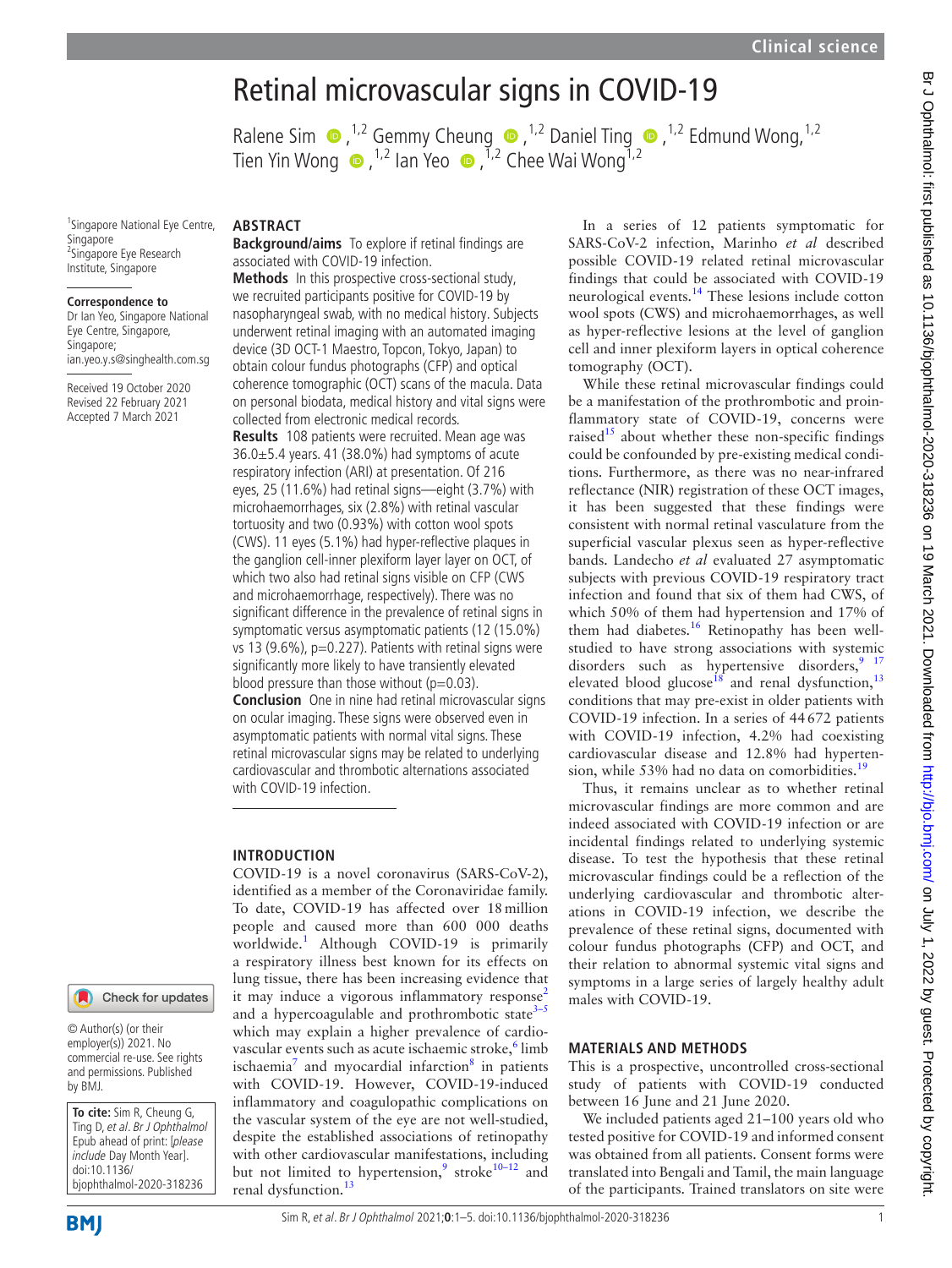on standby should further translation assistance be required. All patients had confirmed COVID-19 infection as determined by at least one positive result for SARS-CoV-2 from nasopharyngeal swab using real-time reverse-transcriptase PCR (RT-PCR). All diagnostic tests used in this study have undergone approval by the Health Sciences Authority (HSA) in Singapore, based on a risk-calibrated review process that considers the design aspects of the test (eg, primers and probe design, target sequence in the viral RNA) and the supporting validation data. Periodic reports on specific data on the safety and/or performance of these tests will be required to be submitted to HSA post-authorisation to assure the continued performance of these devices. If any safety or performance issues are observed, HSA will require relevant follow-up actions at the manufacturer's end. The study population consisted of largely younger, healthy residents who were migrant workers admitted to a community care facility in Singapore, which was used to housed COVID-19 positive patients with no other medical history and has mild or no symptoms, to recover with minimal intervention.

We excluded subjects who had any medical history or had any coexisting or previous ocular disease in either eye that may obstruct posterior eye imaging or confound possible COVID-19 retinal findings. Data on personal biodata, medical history, vital signs and oxygen saturation were collected from the electronic medical records. Vital signs were recorded on admission and daily during the period of the patient's stay in the facility. Elevated blood pressure (BP) was defined as systolic BP of 140mm Hg and/or diastolic BP of 90mm Hg, elevated heart rate (HR) was defined as HR ≥100 beats/min, hypoxaemia was defined as oxygen saturation or SpO2 ≤92% on pulse oximetry, and tachypnoea was defined as respiratory rate >20 breaths/min.

Retinal imaging was performed with an automated retinal imaging device (3D OCT-1 Maestro, Topcon, Tokyo, Japan) which can rapidly and non-invasively perform CFP and OCT. We used the 3DOCT-1 capture software (V.1.3.2.42308) and analysis software (V.8.4.2.41561). The operator was dressed in full personal protective equipment with N95 masks, face shield, gown, gloves and shoe cover. The machine chin rest and headband were wiped down with disinfectant wipes. Scan settings were standardised as follows: raster-scan composed of 256×256 (vertical×horizontal) axial scans covering an area of 6×6mm in the macular region. Macular thickness measurements were generated by the analysis software in the nine regions of the Early Treatment Diabetic Retinopathy Study map, centred on the fovea. Retinal images were graded independently by two retinal specialists (CWW and YSIY).

Statistical analysis was performed using standard statistical software: SPSS IBM SPSS Statistics V.26.0 (IBM). Continuous variables, such as retinal thickness, were presented as means±SD. The  $\chi^2$  test and independent t-test were performed to evaluate the differences between the study groups. Bonferroni correction was performed to adjust for multiple comparisons of retinal thickness between groups. All p values reported were two-tailed and p<0.05 was considered to be statistically significant in this study.

#### **RESULTS**

## **Baseline characteristics**

[Table](#page-1-0) 1 shows the baseline clinical and demographic characteristics of our patients. One patient was excluded as he was underage (19 years old) and a total of six patients were excluded due to comorbidities: five had pre-existing hypertension and one had pre-existing diabetes and hyperlipidaemia. The ethnicity

<span id="page-1-0"></span>**Table 1** Clinical and demographic characteristics of patient population

| Total $(n=108)$                                  | <b>Retinal signs</b><br>present (n=18) | <b>Retinal signs</b><br>absent (n=90) P value |      |
|--------------------------------------------------|----------------------------------------|-----------------------------------------------|------|
| Age, years                                       | $35.2 + 5.0$                           | $36.2 + 5.4$                                  | 0.75 |
| Duration between PCR diagnosis and scan,<br>days | $15.9 + 3.7$                           | $16.2 + 3.6$                                  | 0.99 |
| Asymptomatic for COVID-19 infection, n (%)       | 10(55.5)                               | 57(63.3)                                      | 0.54 |
| Symptomatic for COVID-19 infection, n (%)        | 8(44.4)                                | 33 (36.7)                                     | 0.54 |
| Vital signs                                      |                                        |                                               |      |
| Elevated BP, n (%)                               | 9(50)                                  | 22(24.4)                                      | 0.03 |
| Elevated HR, n (%)                               | $\Omega$                               | 9(10)                                         | 0.16 |
| At least one abnormal vital sign, n (%)          | 9(50)                                  | 35 (38.9)                                     | 0.38 |

BP, blood pressure; HR, heart rate.

of the migrant population consisted largely of Bangladeshi  $(n=43; 39.8\%)$  and Indian  $(n=62; 57.4\%)$  nationals. Of the 108 enrolled subjects, the mean age was  $36.0 \pm 5.4$  years (range 24–47 years). There were 18 patients (16.7%) with at least one eye with retinal findings. The mean duration of disease at entry to the study, defined as the period from RT-PCR positivity to study enrolment, was  $16.1 \pm 3.6$  days. 41 (38.0%) had either symptoms of ARI, namely sore throat, cough or blocked/runny nose and/or symptoms specific to COVID-19 infection at presentation, namely anosmia (12, 11.1%) and taste disturbances such as ageusmia (11, 10.1%). Thirteen patients (12.0%) had both symptoms of ARI as well as COVID-19.

Fourty-four (40.7%) patients had abnormal vital signs: 35  $(32.4\%)$  had elevated BP (mean BP  $144\pm9/93\pm6$  mm Hg) and 13 (12.0%) had elevated HR of (mean HR 96±8). Four (3.7%) patients had both elevated BP and HR. No patients in our study had a fever (defined as temperature ≥38°C) or hypoxaemia (defined as oxygen saturation, or SpO2 ≤92%) or tachypnoea (respiratory rate >20 breaths/min).

There was no significant difference in age  $(p=0.75)$  or duration of COVID-19 infection (p=0.99) between patients with or without retinal findings. The prevalence of retinal signs in patients symptomatic for COVID-19 infection was similar to asymptomatic patients (8  $(44.4\%)$  vs 10  $(55.5\%)$  p=0.54). While there was no difference in the prevalence of elevated HR  $(p=0.16)$  or at having at least one abnormal vital sign  $(p=0.38)$ between patients with or without retinal signs, there was a significant correlation of elevated BP alone in patients with retinal signs as opposed to without  $(p=0.03)$ .

Out of the 18 patients with retinal findings, 7 (38.9%) were asymptomatic patients with normal vital signs. There was also no association between retinal signs and abnormal vitals  $(p=0.38)$  and no association between retinal signs and presence of ARI or COVID-19 symptoms (p=0.54). On conclusion of the study, all patients with elevated BP and retinal signs (mean BP  $145 \pm 11/90 \pm 12$  mm Hg), has BP that normalised without any medical intervention (mean BP  $123.8 \pm 6/84 \pm 6$  mm Hg). None of the patients required an escalation of care within the duration of the study.

## **Retinal findings**

Among 216 eyes, 25 (11.6%) had retinal signs on CFP and/or OCT. Retinal findings were bilateral in nine (50%) patients. These included eight eyes (3.7%) with microhaemorrhages, six eyes (2.8%) with retinal vascular tortuosity and two eyes (0.93%) with CWS. Eleven eyes (5.1%) had hyper-reflective plaques in the ganglion cell layer on OCT, of which two also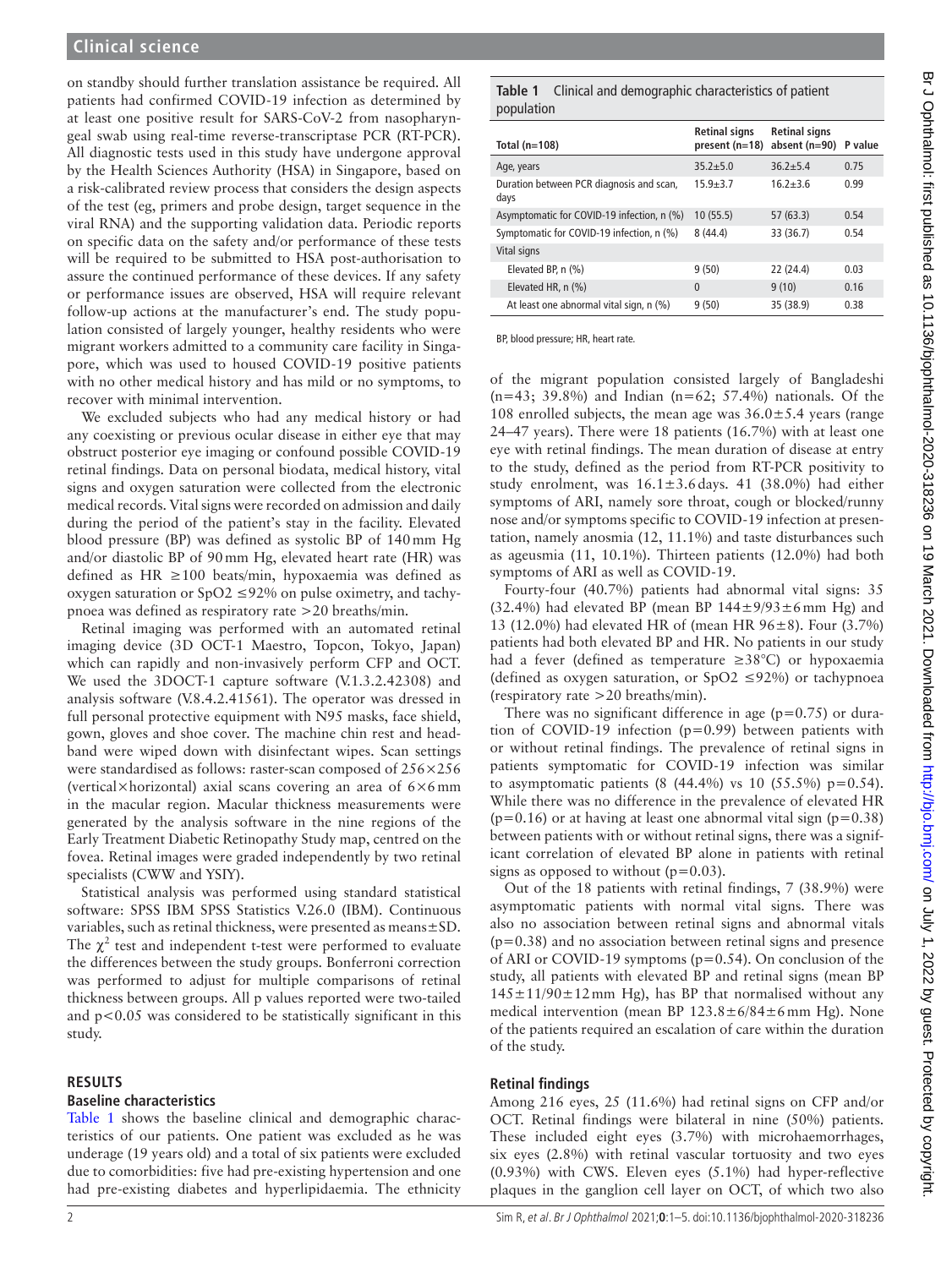<span id="page-2-0"></span>

| abnormal BP          | <b>Table 2</b> Distribution of retinal signs in patients with normal and |  |
|----------------------|--------------------------------------------------------------------------|--|
|                      |                                                                          |  |
| <b>Retinal signs</b> | Elevated BP ( $n=35$ ) Normal BP ( $n=73$ ) value                        |  |
| Fundus findings      |                                                                          |  |

Retinal haemorrhage, n (%) 3 (8.57) 3 (4.11) 0.34 Cotton wool spots, n  $(\%)$  0 (0) 1 (1.37) 0.49 Vascular tortuosity, n (%) 2 (5.71) 1 (1.37) 0.20 OCT findings Hyper-reflective plaques, n (%) 4 (11%) 6 (8.22%) 0.59

BP, blood pressure; OCT, optical coherence tomography.

had retinal signs visible on CFP (CWS and microhaemorrhage, respectively). None of these eyes displayed any signs of vitritis, retinitis or vasculitis. As shown in [table](#page-2-0) 2, there was no significant difference in the prevalence of any of these retinal findings: retinal haemorrhage (p=0.34), CWS (p=0.49), vascular tortuosity ( $p=0.20$ ), hyper-reflective plaques ( $p=0.59$ ) in patients with or without elevated BP.

The retinal microhaemorrhages were situated throughout the fundus, with no specific predilection for any location ([figure](#page-2-1) 1). In three eyes, there was an isolated microhaemorrhage that was noted in the inferior perifovea region. In two eyes, an isolated microhaemorrhage was noted in the inferior parafovea region. In two eyes, an isolated microhaemorrhage was noted in the superior perifovea region. In one eye, an isolated microhaemorrhage was noted in the superotemporal perifovea region.

In eyes with vascular tortuosity [\(figure](#page-2-2) 2A), the tortuosity appeared to be generalised, affecting was both the superior and inferior vascular arcades. CWS [\(figure](#page-2-2) 2B) were observed in both eyes of the same patient and were located in the temporal



<span id="page-2-1"></span>**Figure 1** Magnified view of retinal microhaemorrhage (white arrow) seen on colour fundus photograph (A1) and red-free image (A2) and the corresponding original colour fundus (A3) and red-free image (A4) in the left eye of a patient asymptomatic for COVID-19 infection, with maximum BP reading of systolic 153mm Hg and diastolic 103mm Hg. The patient's blood pressure normalised to less than 120/90mm Hg at the end of our study without any intervention.





<span id="page-2-2"></span>**Figure 2** Colour fundus photograph showing the left eye with tortuous retinal vessels (A) of a patient asymptomatic for COVID-19 infection, who had a maximum blood pressure (BP) of systolic 151mm Hg and diastolic 95mm Hg. The patient's BP normalised to less than 120/90mm Hg at the end of our study without any intervention. Colour fundus photograph (B) showing a peripapillary cotton wool spot (white arrow) of the right eye of a patient who presented with taste disturbances and runny nose. The patient's BP was consistently lower than systolic 140 and diastolic 90mm Hg throughout the admission. A corresponding near infra-red reflectance image (C) of hyper-reflective lesions at the level of the inner plexiform and ganglion cell layers observed on optical coherence tomography B scan (D) in a patient asymptomatic for COVID-19 infection. The patient had a maximum BP reading of systolic 153mm Hg and diastolic 120mm Hg and the BP normalised to less than 120/90mm Hg at the end of our study without any intervention.

peripapillary region. In OCT, hyper-reflective plaques in the ganglion cell layer [\(figure](#page-2-2) 2C,D), were flat, elongated bands with posterior shadowing.

[Table](#page-2-3) 3 shows the topographical distribution of retinal thickness in eyes with and without retinal findings. No significant differences were found between the two groups.

<span id="page-2-3"></span>

| <b>Table 3</b> A comparison of mean retinal thickness in eyes with and |
|------------------------------------------------------------------------|
| without retinal findings                                               |

| Retinal thickness, um | <b>Retinal signs present</b><br>$(n=25)$ | <b>Retinal signs</b><br>absent<br>$(n=191)$ | P<br>value |
|-----------------------|------------------------------------------|---------------------------------------------|------------|
| Mean macula           | $274.7 + 15.9$                           | $273.5 + 13.3$                              | >0.99      |
| Centre subfield       | $192.5 + 25.0$                           | $184.4 + 25.1$                              | >0.99      |
| Outer 6 mm            |                                          |                                             |            |
| Superior              | $764.1 + 75.5$                           | $766.9 + 18.7$                              | >0.99      |
| Inferior              | $273.6 \pm 19.4$                         | $266.4 \pm 17.1$                            | 0.50       |
| Nasal                 | 287.6+15.3                               | $786.7 + 15.7$                              | >0.99      |
| Temporal              | $255.9 \pm 16.5$                         | $253.4 \pm 14.5$                            | >0.99      |
| Inner 3 mm            |                                          |                                             |            |
| Inferior              | $302.2 \pm 18.8$                         | $300.7 \pm 16.5$                            | >0.99      |
| Nasal                 | $300.9 + 20.4$                           | $297.0 + 18.7$                              | >0.99      |
| Superior              | $299.5 + 26.8$                           | $298.3 + 23.4$                              | >0.99      |
| Temporal              | $290.2 + 26.8$                           | $288.4 \pm 16.6$                            | >0.99      |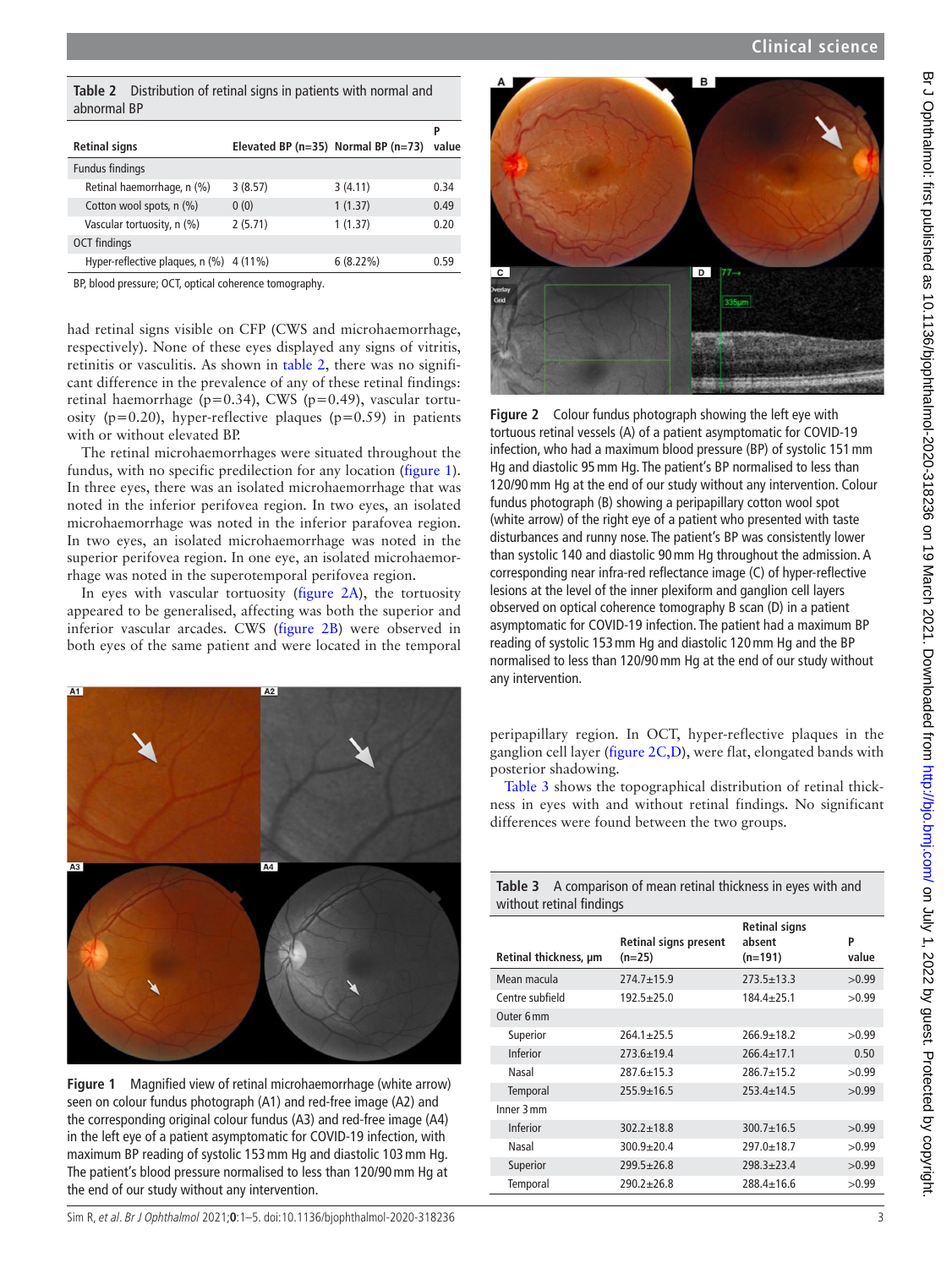### **DISCUSSION**

In our study, we demonstrate that retinal microvascular signs were seen in one in nine eyes (11.6%) in a cohort of young patients with COVID-19 with no previously diagnosed comorbidities to otherwise account for such findings. These signs include retinal microhaemorrhages, CWS and vascular tortuosity seen on CFP as well as hyper-reflective plaques found on OCT. We did not detect risk factors that may account for these retinal signs; age, presence or absence of COVID-19 symptoms, abnormal vital signs and duration from diagnosis did not differ between patients with or without retinal signs. Interestingly, one in three with retinal findings were asymptomatic patients with normal vital signs. Although BP was elevated in some patients at presentation, BP in all patients with retinal findings normalised by the conclusion of the study.

In a recently published case series of 12 patients with COVID-19, in which CWS, microhaemorrhages and hyper-reflective lesions in the inner retina detected on OCT were attributed to possible central nervous system alterations related to SARS-CoV-2 infection.<sup>[14](#page-4-9)</sup> However, a subsequently published editorial<sup>15</sup> raised concerns with regards to the interpretation of those results. First, the OCT findings described may simply represent normal retinal vessels, and second, the fundus findings could be manifestations of pre-existing comorbid conditions. After all, retinal haemorrhages and CWS, are findings commonly found in patients with cardiovascular diseases, hypertension and vascular diseases.<sup>9 17</sup> In our study, we performed NIR registration of OCT images to confirm that all hyper-reflective plaques reported in our study do not correspond to normal retinal vessels. Furthermore, we have excluded patients with any comorbidities from our study that could confound the presence of retinal findings. For patients with retinal signs and elevated BP, we monitored their BP throughout their stay and found that BP normalised in all of these patients, confirming the absence of undiagnosed hypertension.

Similar retinal microvascular findings have previously been studied in cohorts of individuals with no diabetes. These studies spanning different demographics and ethnic groups have consistently reported a prevalence of retinal microvascular signs that was lower than our cohort of patients with COVID-19. Examples include the Atherosclerosis Risk In Communities study (n=15792), the Singapore Indian Eye Study (n=1900) and the Singapore Malay Eye Study (n=2500), in which the prevalence of retinopathy are 4.8%, 5.05% and 6.0%, respectively.<sup>20–22</sup> In our cohort of patients with COVID-19, the prevalence of retinopathy is 11.6%, twice higher than the expected prevalence in individuals without cardiovascular risk factors, suggesting that COVID-19 infection itself could be associated with a higher prevalence of retinopathy. These signs are frequently associated with systemic disease and have been shown to be risk factors for other systemic vascular disorders. These systemic diseases include thrombotic or cardioembolic stroke, $23^{23}$  24 cognitive decline,  $^{25}$  <sup>26</sup> hypertension<sup>9</sup> and renal dysfunction.<sup>13</sup>

Hypercoagulability is a known phenomenon in patients with COVID-19 that may have contributed to the retinal findings in our study. The pathogenesis of coagulopathy in COVID-19 has been attributed to direct viral infection and damage of endothelial cells, coupled with complement-mediated endothelial injury which may lead to microangiopathy and local thrombus formation. $27 28$  The hypercoagulable state of a COVID-19 patient may explain the findings of retinal microhaemorrhages and vascular tortuosity seen in our study, reminiscent of retinal vascular occlu $sion.<sup>29</sup>$  Further studies may aid in elucidating the link between retinal signs and the prothrombotic state in COVID-19.

Transiently elevated BP was noted to be significantly more common in patients with retinal signs. Elevated BP manifests in the retinal vasculature with classic retinal vascular changes, such as retinal haemorrhages and CWS, as well as changes in retinal vascular calibre.<sup>30</sup> In the context of COVID-19, transiently elevated BP induced by COVID-19 infection may cause endothelial damage, producing the retinal microvascular signs seen in our patients.

COVID-19 related cardiovascular manifestations may be the result of a systemic proinflammatory state. $31$  Acute viral infections have been known to cause a significant systemic inflammatory response plus localised vascular inflammation at the arterial plaque level. $3233$  While there is still a lack of such analyses in the retina, given the systemic involvement of the disease and the prevalence of ACE2 in retinal vessels, it may be possible that the retinal findings in our study are likewise a manifestation of this proinflammatory state.

Valsalva retinopathy due to severe coughing could be a possible alternative mechanism for retinal findings in patients with COVID-19. However, Valsalva retinopathy is characterised by macular preretinal haemorrhages, resulting from rupture of small superficial capillaries due to increased venous pressure,  $34$ whereas our patients presented mostly with retinal signs that resemble microvascular disease. In addition, there were no significant differences in retinal findings between patients with or without ARI symptoms.

We did not find any significant correlation between retinal thickness and retinal findings. In a recent case report of a patient with confirmed COVID-19 and bilateral acute conjunctivitis, macular ultrastructure and thickness readings measured on optical coherence tomography were within normal range.<sup>[35](#page-4-23)</sup> Taken together, current evidence suggests that macular thickness may not be significantly affected in COVID-19 infection.

The strength of our study lies in the retinal imaging of the largest cohort of patients with COVID-19 to date. By including only younger patients without medical history, the possibility of the observed retinal findings being pre-existing lesions was reduced, although not completely eliminated. To further mitigate this possibility, we monitored the BP of all patients who presented with elevated BP over time and found that BP normalised at the end of the study. Furthermore, all migrant workers in Singapore have to undergo a formal compulsory pre-employment screening (mandated by our Ministry of Manpower) which includes BP and screening for diabetes mellitus and hence those with preexisting comorbidities would have been identified in the process.

Our study has limitations. First, our study population consisted entirely of young healthy men, thereby restricting the generalisability of our findings, possibly introducing a selection bias by excluding older individuals. Second, due to the constraints of infection control measures, we could not perform visual acuity in these patients. However, no patients had subjective symptoms of decreased vision. Third, the cross-sectional nature of our study, with a lack of follow-up precluded the observation of the retinal lesions over time. Fourth, it would be ideal to perform additional haematological studies, such as D-dimer, prothrombin time to investigate the possibility of COVID-19 hyper-coagulopathy as a mechanism for the retinal signs as well as laboratory markers of inflammation such as C reactive protein to correlate the retinal findings with underlying systemic inflammation. Also, we acknowledge that while no significant difference was observed between patients with or without elevated BP, it could still be a contributing factor, which can be confirmed with a larger study or with patients with pre-existing elevated BP. In addition, our use of CFP, as opposed to wide-field imaging, provides relatively